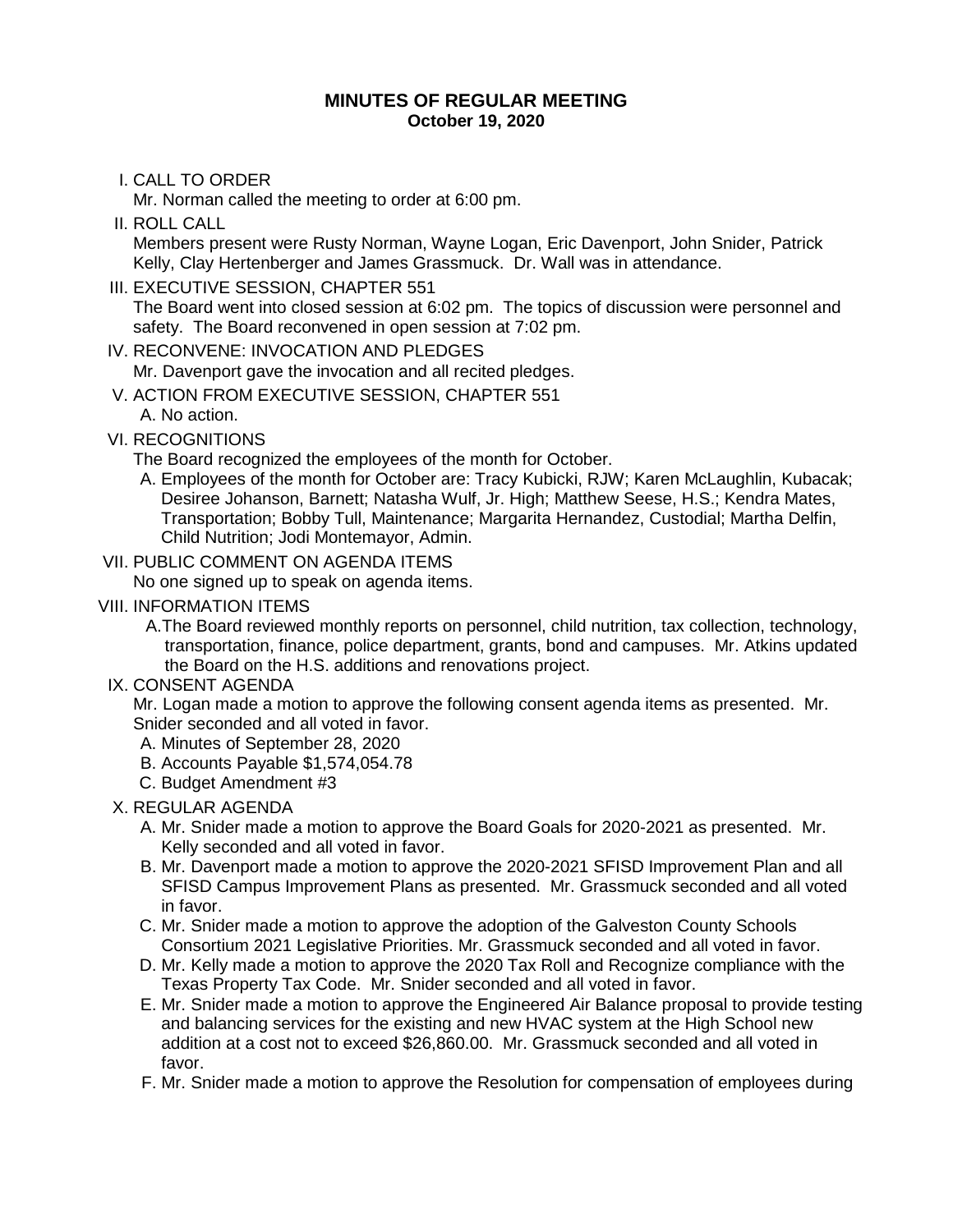Tropical Storm Beta which serves as a public purpose in the continued retention and morale for such employees and in ensuring efficient and expeditious opening of schools. Mr. Kelly seconded and all voted in favor.

- G. Mr. Logan made a motion to proclaim November 18, 2020, as National Educational Support Professionals Day in Santa Fe ISD. Mr. Hertenberger seconded and all voted in favor.
- H. Mr. Kelly made a motion to proclaim November 19, 2020, as National Parental Involvement Day in Santa Fe ISD. Mr. Logan seconded and all voted in favor.
- I. Mr. Logan made a motion to proclaim the week of November 9-13, 2020, as National School Psychology Awareness Week in Santa Fe ISD. Mr. Snider seconded and all voted in favor.

#### XI. BOARD COMMUNICATION

Mrs. Townsend

• Congratulated the Transportation Department on 365 days of accident free driving.

Ms. Hanssard

• Thanked Dr. Wall and the Board for their trust and leadership. Thanked the principals for their leadership on campuses. Thanked all of the staff for their hard work. Provided the Board with a list of upcoming events for November. Pointed out that on October 30<sup>th</sup>, the band and Tribal Belles will have senior night at the football game.

Mrs. Ross

• Wished the principals a Happy National Principal's Month. Thanked teachers and principals for all of their hard work. Thanked teachers for reaching out to families to get students back in school for better support.

Dr. Wall

• Appreciates the hard work, goals and high expectations by all campuses. Blessed to be a part of this team. Announced her retirement after the school year. Expressed her commitment to continuing the course to provide the best outcomes for all students. Thanked everyone.

Mr. Kelly

• Thanked Dr. Wall for her leadership and for helping him grow as a Board member. Thanked the principals for their great presentations. Proud of everyone.

Mr. Davenport

• Thanked Mr. Crable for attending and his interest in the Board. Expressed that the preliminary data given by the principals is encouraging. Thanked principals and all staff for their hard work. Appreciate you Dr. Wall and thank you for educating me. Best quote of the night "Our kids are worth it" (Kim Ross) Wished everyone a safe trip home.

Mr. Hertenberger

• Thanked everyone for attending. Great job on presentations. Reassured the staff of the Board's support of all their hard work.

Mr. Snider

• Thanked Dr. Wall for her leadership. Thanked everyone for their hard work and principals for great presentations. Thanked the other Board members for their support and leadership the last four years.

Mr. Logan

• Thanked the principals for their great presentations. Thanked Mr. Crable and Mrs. Zeringue for attending the meeting.

Mr. Grassmuck

• The Board is here to support Administrators. Continue on with your work.

Mr. Norman

• Thanked everyone for their hard work as their efforts are much appreciated. Impressed by the campus alignment. Thanked Mr. Snider for his time on the Board. Thanked Dr. Wall for her commitment to the District. Stated it will take a lot of hard work to find her replacement.